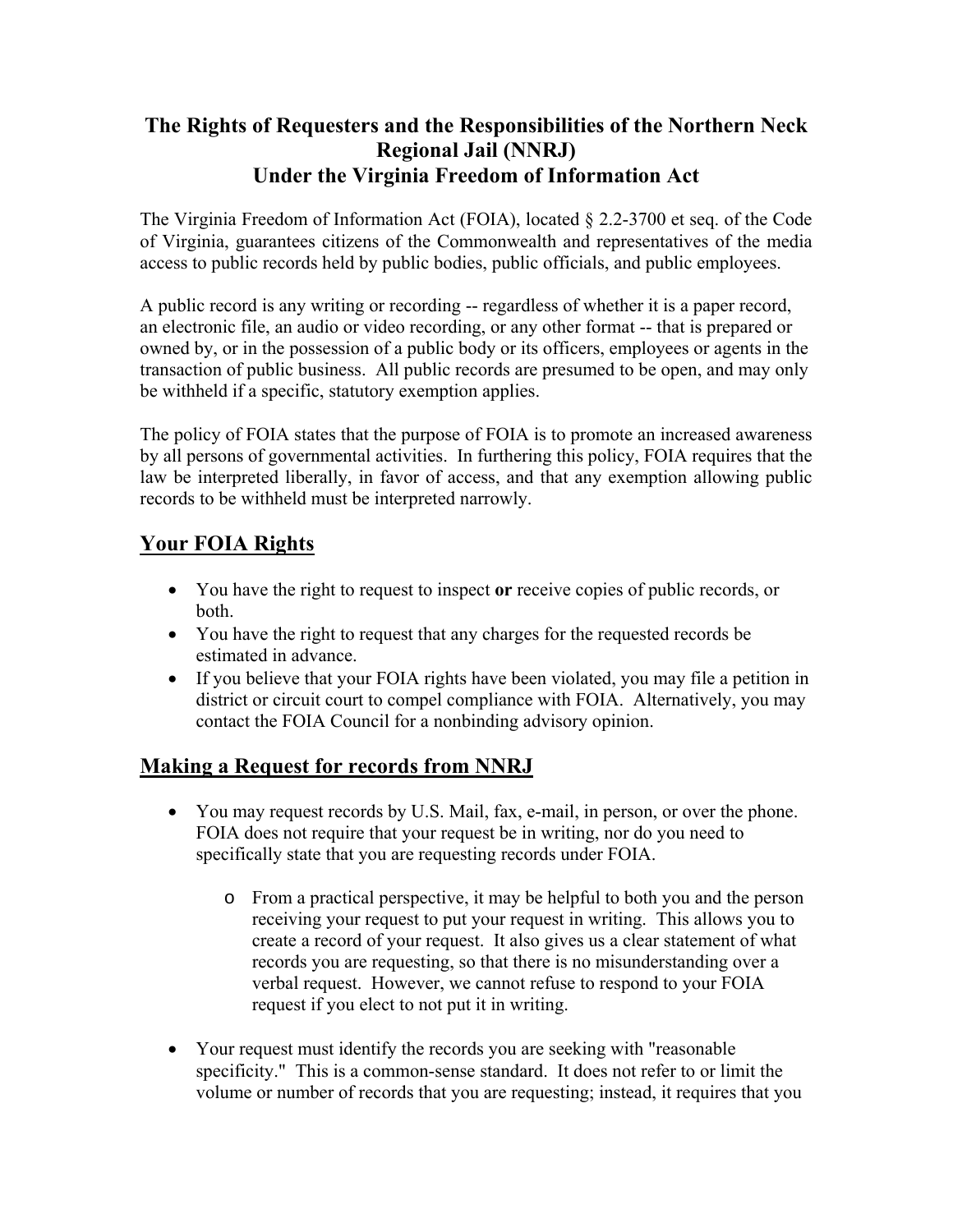be specific enough so that we can identify and locate the records that you are seeking.

- Your request must ask for existing records or documents. FOIA gives you a right to inspect or copy **records**; it does not apply to a situation where you are asking general questions about the work of NNRJ, nor does it require NNRJ to create a record that does not exist.
- You may choose to receive electronic records in any format used by NNRJ in the regular course of business.
	- o For example, if you are requesting records maintained in an Excel database, you may elect to receive those records electronically, via e-mail or on a computer disk, or to receive a printed copy of those records
- If we have questions about your request, please cooperate with staff's efforts to clarify the type of records that you are seeking, or to attempt to reach a reasonable agreement about a response to a large request. Making a FOIA request is not an adversarial process, but we may need to discuss your request with you to ensure that we understand what records you are seeking.

**To request records from NNRJ, you may direct your request to Amy Dameron, Director of Finance and Administration. She can be reached at P.O. Box 1090, Warsaw, VA, 22572; 804-333-6016 (by phone), 804-333-6029 (fax), or adameron@nnrj.state.va.us (e-mail). You may also contact her with questions you have concerning requesting records from NNRJ. In addition, the Freedom of Information Advisory Council is available to answer any questions you may have about FOIA. The Council may be contacted by e-mail at foiacouncil@dls.virginia.gov, or by phone at (804) 225-3056 or [toll free] 1-866-448- 4100.** 

# **NNRJ's Responsibilities in Responding to Your Request**

- NNRJ must respond to your request within five working days of receiving it. "Day One" is considered the day after your request is received. The five-day period does not include weekends or holidays.
- The reason behind your request for public records from NNRJ is irrelevant, and you do not have to state why you want the records before we respond to your request. FOIA does, however, allow NNRJ to require you to provide your name and legal address.
- FOIA requires that NNRJ make one of the following responses to your request within the five-day time period:
	- 1) We provide you with the records that you have requested in their entirety.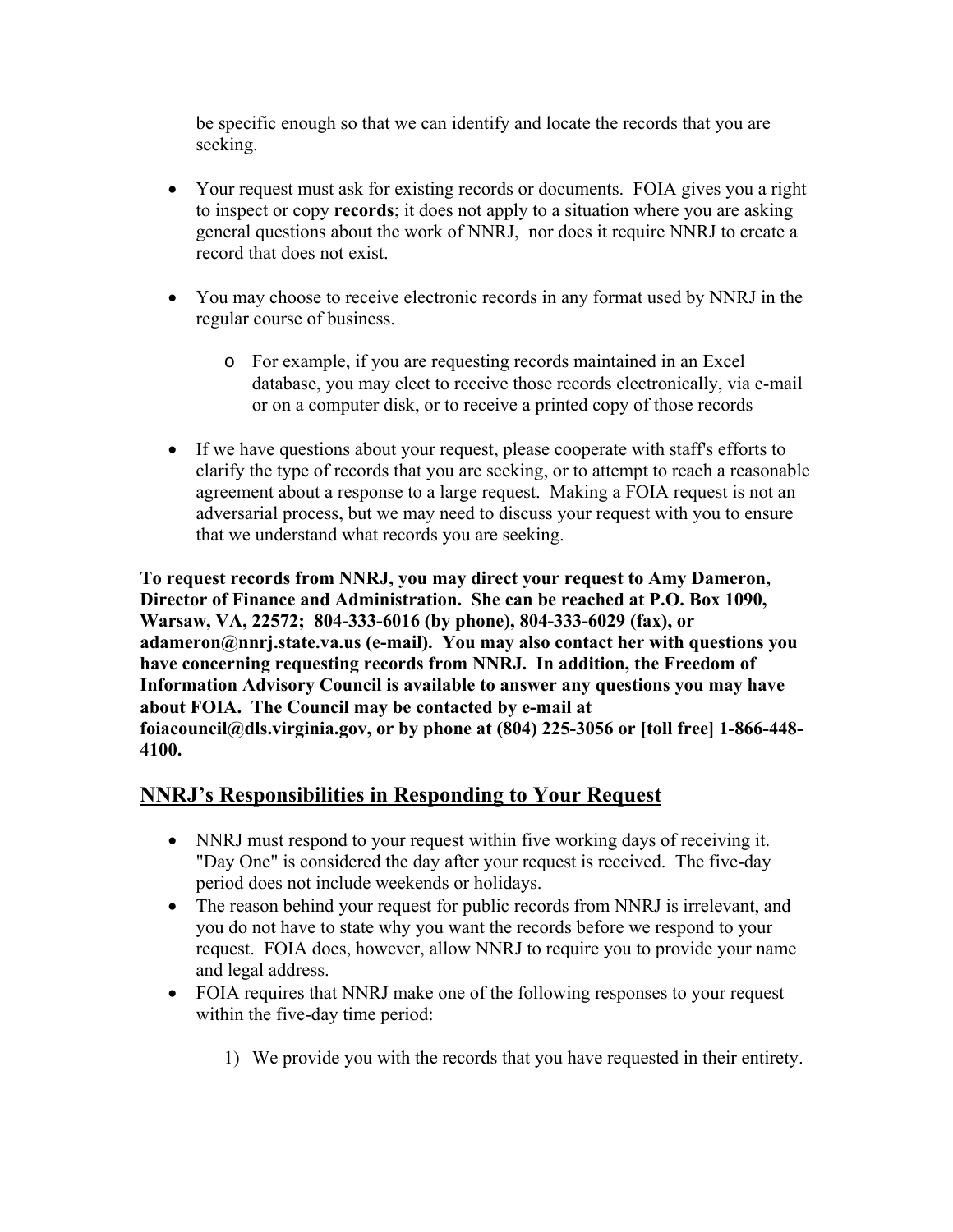- 2) We withhold all of the records that you have requested, because all of the records are subject to a specific statutory exemption. If all of the records are being withheld, we must send you a response in writing. That writing must identify the volume and subject matter of the records being withheld, and state the specific section of the Code of Virginia that allows us to withhold the records.
- 3) We provide some of the records that you have requested, but withhold other records. We cannot withhold an entire record if only a portion of it is subject to an exemption. In that instance, we may redact the portion of the record that may be withheld, and must provide you with the remainder of the record. We must provide you with a written response stating the specific section of the Code of Virginia that allows portions of the requested records to be withheld.
- 4) We inform you in writing that the requested records cannot be found or do not exist (we do not have the records you want). However, if we know that another public body has the requested records, we must include contact information for the other public body in our response to you.
- 5) If it is practically impossible for NNRJ to respond to your request within the five-day period, we must state this in writing, explaining the conditions that make the response impossible. This will allow us seven additional working days to respond to your request, giving us a total of 12 working days to respond to your request.
- If you make a request for a very large number of records, and we feel that we cannot provide the records to you within 12 working days without disrupting our other organizational responsibilities, we may petition the court for additional time to respond to your request. However, FOIA requires that we make a reasonable effort to reach an agreement with you concerning the production or the records before we go to court to ask for more time.

### **Costs**

- A public body may make reasonable charges not to exceed its actual cost incurred in accessing, duplicating, supplying, or searching for the requested records. No public body shall impose any extraneous, intermediary, or surplus fees or expenses to recoup the general costs associated with creating or maintaining records or transacting the general business of the public body. Any duplicating fee charged by a public body shall not exceed the actual cost of duplication. All charges for the supplying of requested records shall be estimated in advance at the request of the citizen as set forth in subsection F of  $\S 2.2$ -3704 of the Code of Virginia.
- You may have to pay for the records that you request from NNRJ. FOIA allows us to charge for the actual costs of responding to FOIA requests. This would include items like staff time spent searching for the requested records, copying